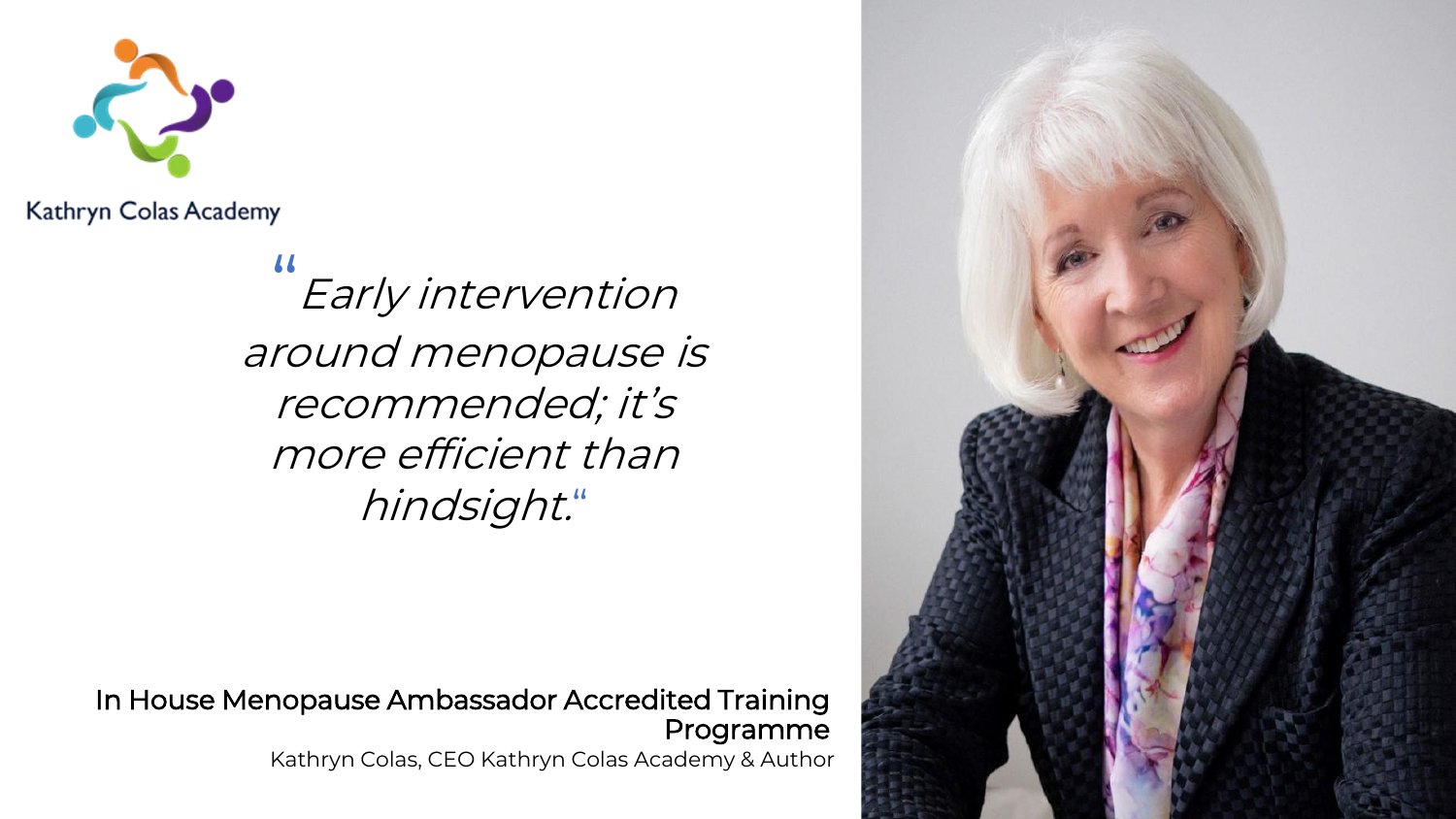### Our mission



"to enable Certified Professional Menopause Training for every workplace"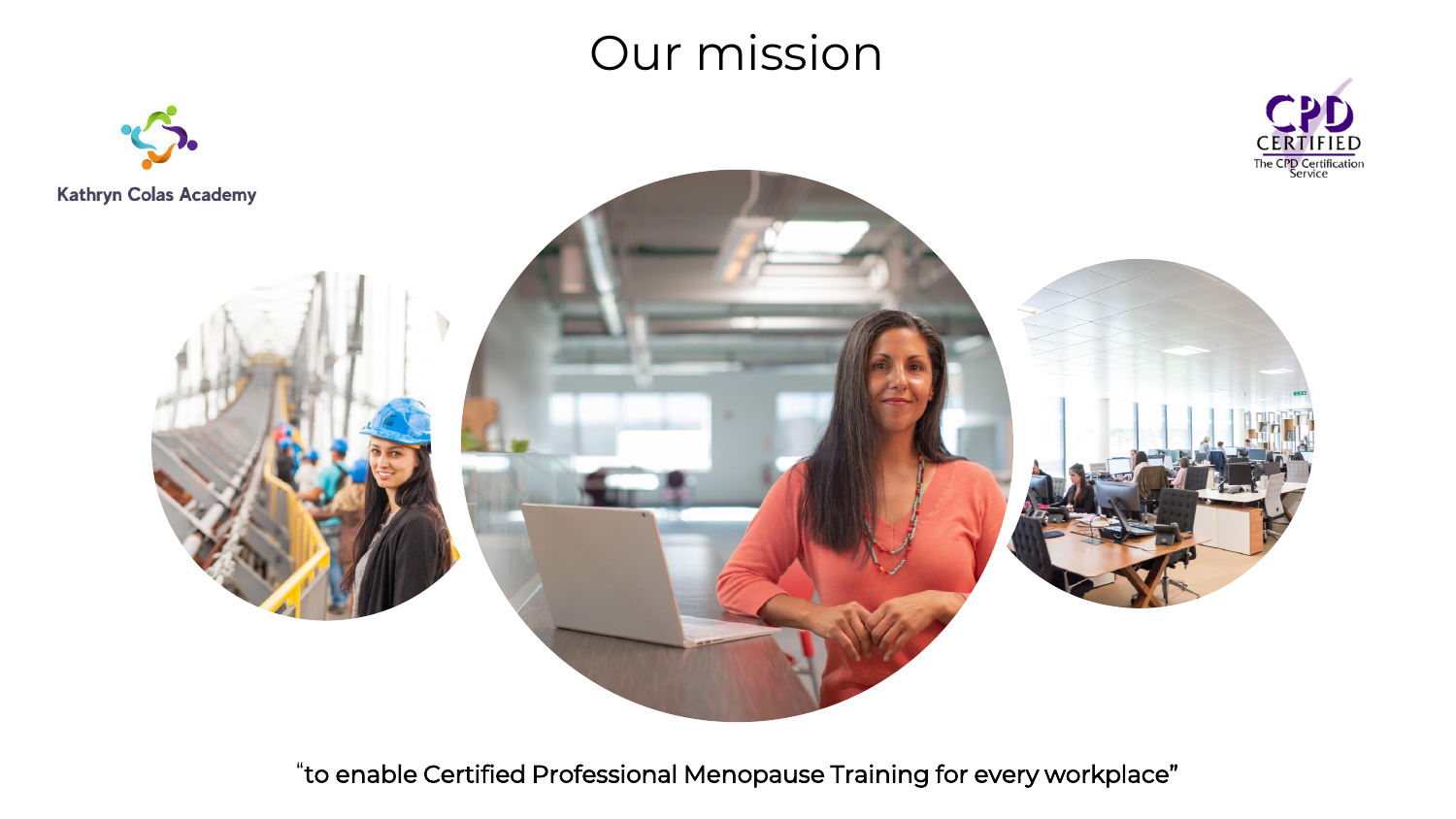## In House Menopause Ambassador Accredited Training Programme





Kathryn Colas Academy

• Develop your own In-House Menopause Ambassador Team (or individuals) with our Accredited Training Programme

• This programme is a balanced combination of comprehensive information, interactive engagement and discussion delivered by experienced Certified Executive Menopause Coaches on the impacts and management of menopause in the workplace.

• We focus on building long term engagement and measurable outcomes within organisations.

• Our programme modules are delivered weekly. Different arrangements can be made for large organisations.

• On completion of the training programme each participant will achieve Certification as an In-House Menopause Ambassador, a valuable distinction and resource for any organization.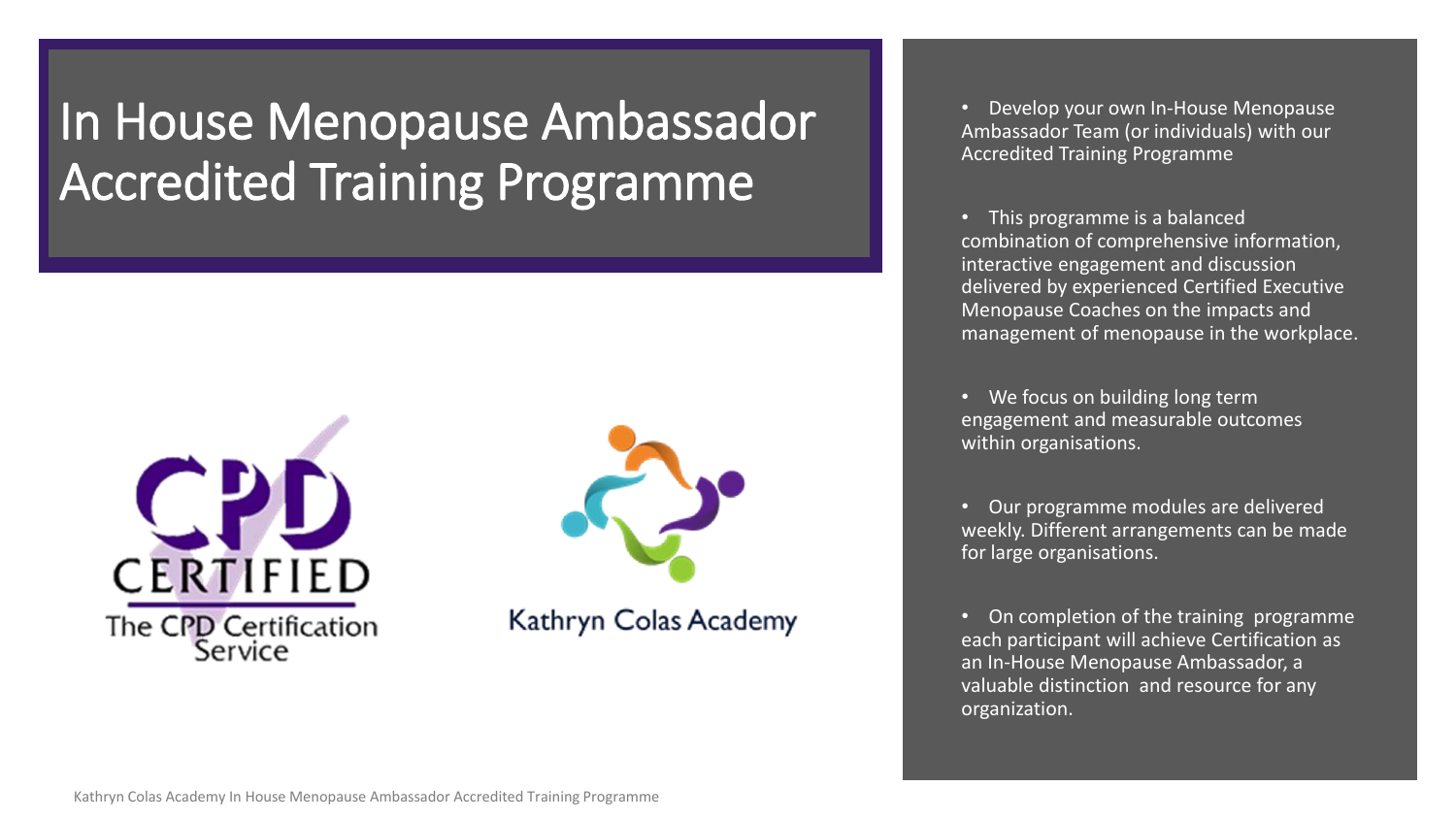# Our Executive Menopause Coaches

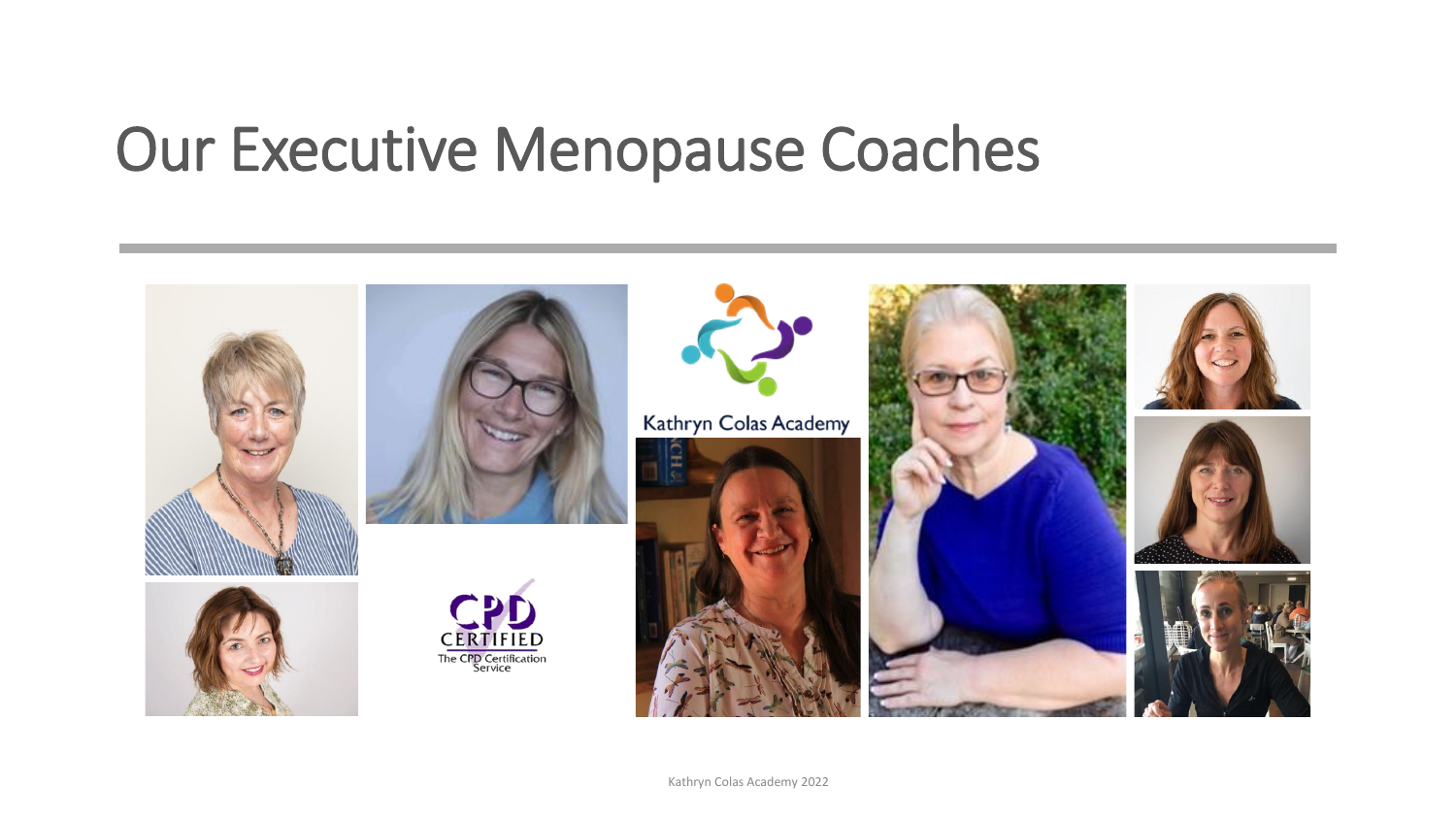## In-House Menopause Ambassador Programme Format & Structure



| <b>Participants</b>                                                                                                             | <b>Delivery</b>                                                                                                                                        | <b>Duration</b>                                                                                                                          | Format                                                                                                                  | <b>Results</b>                                                                                                            |
|---------------------------------------------------------------------------------------------------------------------------------|--------------------------------------------------------------------------------------------------------------------------------------------------------|------------------------------------------------------------------------------------------------------------------------------------------|-------------------------------------------------------------------------------------------------------------------------|---------------------------------------------------------------------------------------------------------------------------|
| Managers and those<br>employees looking<br>to increase their<br>knowledge and<br>skills in workplace<br>menopause<br>management | <b>Individual Modules</b><br>presented in an<br>inclusive learning<br>environment,<br>delivered by<br>Certified<br>Experienced<br>Menopause<br>Coaches | A five-part<br>programme in an<br>interactive<br>community<br>environment<br>Equates to 12 $\frac{1}{2}$<br>training & learning<br>hours | 1. Live, interactive<br>workshops<br>2. 1:1 Assessments<br>3. Assignment<br>assessments for<br><b>CPD</b> Certification | External<br>Accreditation &<br>Presentation of<br>Certificates in a<br>Menopause<br>Ambassador<br>Celebration<br>Workshop |

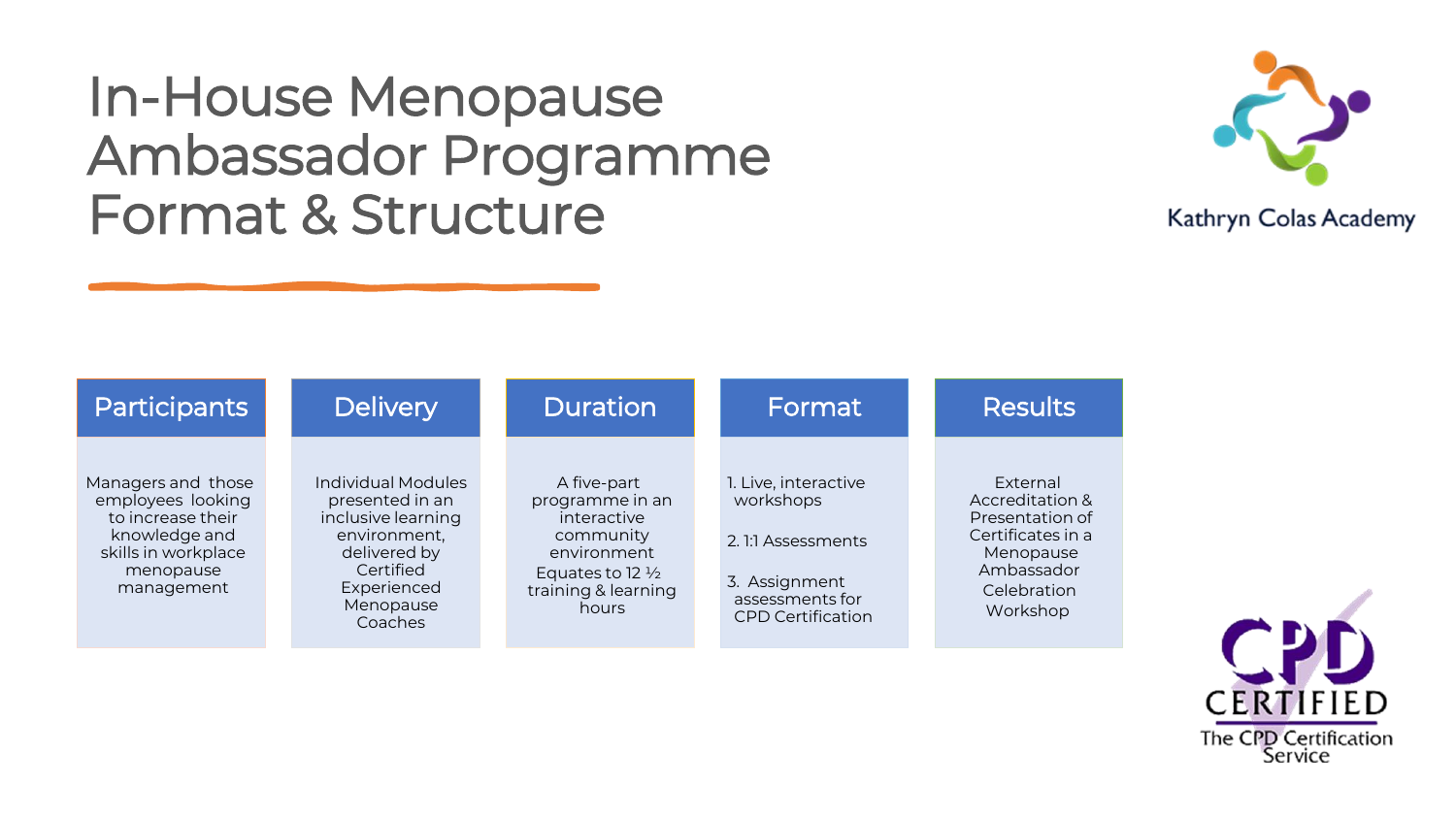## In-House Menopause Ambassador Programme FAQ'S



| Accreditation                                                                                       | How many people<br>can participate?                                                                                                      | How many<br>learning hours?                                                                         | <b>Programme Fee</b>                                                                                                                                                                                                                | How To apply?                                                                  |
|-----------------------------------------------------------------------------------------------------|------------------------------------------------------------------------------------------------------------------------------------------|-----------------------------------------------------------------------------------------------------|-------------------------------------------------------------------------------------------------------------------------------------------------------------------------------------------------------------------------------------|--------------------------------------------------------------------------------|
| Our<br>training<br>programmes<br>were all<br>externally<br>Accredited by<br><b>CPDUK</b><br>in 2021 | We keep to<br>small groups<br>for greater<br>learning and<br>understanding.<br>Each<br>programme<br>has around<br>twelve<br>participants | A five-part<br>programme<br>which equates<br>to 12 $\frac{1}{2}$<br>training<br>& learning<br>hours | 1. Individual<br>participants<br>$£1595$ pp +Vat<br>2. Bespoke<br>courses on<br>application<br>Fees are fully<br>inclusive of all<br>training<br>materials,<br>assignment<br>submission,<br>assessment, l:l's<br>and Certification. | Contact<br>details are<br>included on<br>slide 7. Please<br>do get in<br>touch |